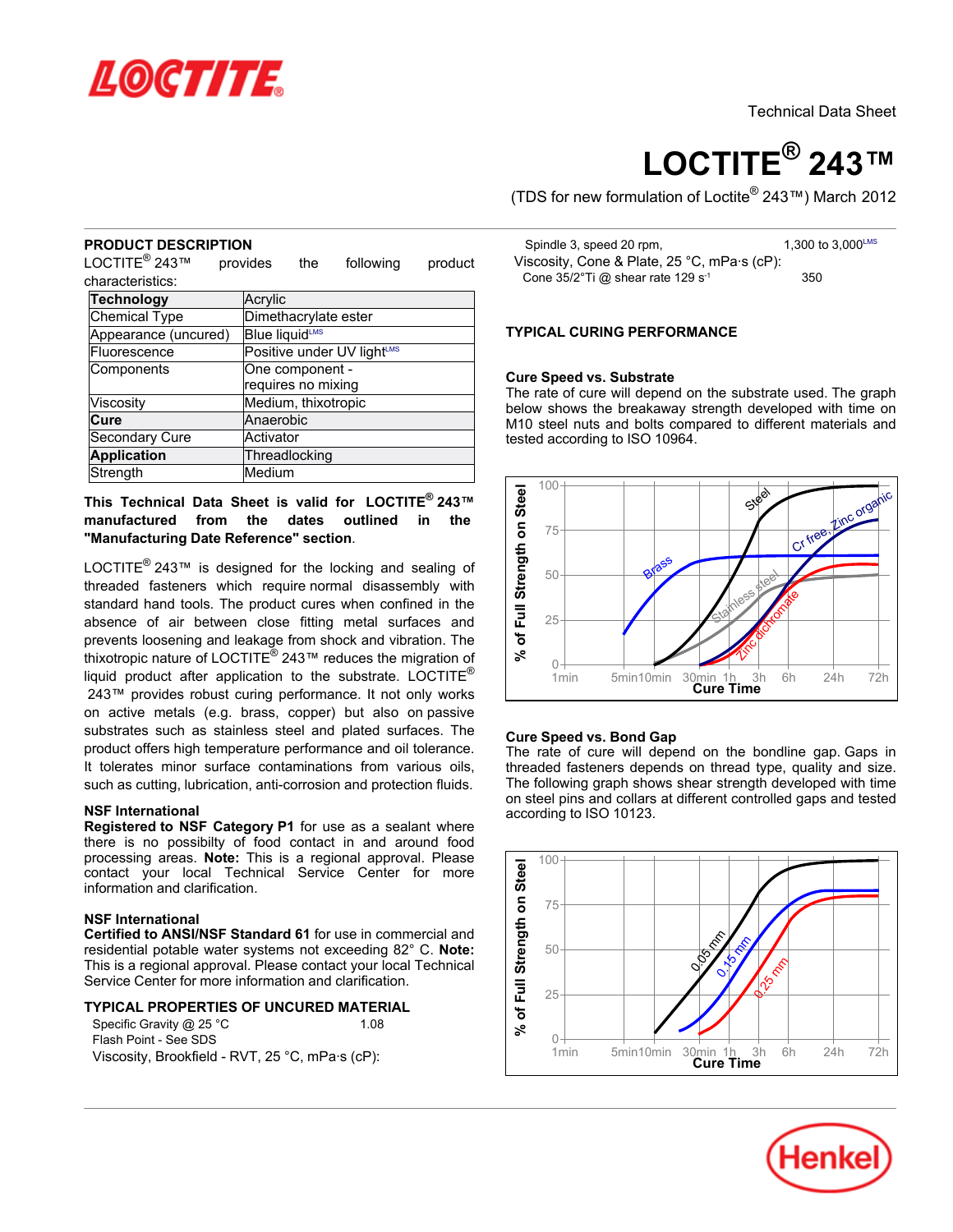$(lb.in.)$ 

# **Cure Speed vs. Temperature**

The rate of cure will depend on the temperature. The graph below shows the breakaway strength developed with time at different temperatures on M10 steel nuts and bolts and tested according to ISO 10964.



# **Cure Speed vs. Activator**

Where cure speed is unacceptably long, or large gaps are present, applying activator to the surface will improve cure speed. The graph below shows the breakaway strength developed with time on M10 zinc dichromate steel nuts and bolts using Activator 7471™, 7649™, 7088™ and 7091™ and tested according to ISO 10964.



# **TYPICAL PERFORMANCE OF CURED MATERIAL Adhesive Properties**

| Cured for 24 hours @ 22 °C<br>Breakaway Torque, ISO 10964, Unseated: |                         |             |
|----------------------------------------------------------------------|-------------------------|-------------|
| M <sub>10</sub> steel nuts and bolts                                 | N⋅m<br>(lb.in.)         | 26<br>(230) |
| M6 steel nuts and bolts                                              | $N \cdot m$<br>(lb.in.) | 3<br>(26)   |
| M <sub>16</sub> steel nuts and bolts                                 | $N \cdot m$<br>(lb.in.) | 44<br>(390) |
| 3/8 x 16 steel nuts and bolts                                        | N·m<br>(lb.in.)         | 12          |

Prevail Torque @ 180°, ISO 10964, Unseated: M10 steel nuts and bolts N·m 5<br>(10.in.) (40)  $(lb.in.)$ M6 steel nuts and bolts N·m 1<br>(b.in.) (8)  $(lb.in.)$ M16 steel nuts and bolts N·m 13 (lb.in.) (115) 3/8 x 16 steel nuts and bolts N·m 3 (lb.in.) (26) Breakloose Torque, ISO 10964, Pre-torqued to 5 N·m: M10 steel nuts and bolts N·m 24<br>(10.in.) (210)  $(Ib.in.)$  $3/8 \times 16$  steel nuts and bolts  $N \cdot m$  15<br>(130) (130)

| Prevail Torque @ 180°, ISO 10964, Pre-torqued to 5 N·m: |          |      |
|---------------------------------------------------------|----------|------|
| M <sub>10</sub> steel nuts and bolts                    | N⋅m      | 4    |
|                                                         | (lb.in.) | (35) |
| 3/8 x 16 steel nuts and bolts                           | N∙m      | 35   |
|                                                         | (lb.in.) | (30) |

| Compressive Shear Strength, ISO 10123: |       |                                  |
|----------------------------------------|-------|----------------------------------|
| Steel pins and collars                 |       | $N/mm^2 \geq 7$ 6 <sup>LMS</sup> |
|                                        | (psi) | (≥1,100)                         |

#### Cured for 1 week @ 22 °C

| Breakloose Torque, ISO 10964, Pre-torqued to 5 N·m: |                         |             |
|-----------------------------------------------------|-------------------------|-------------|
| M <sub>10</sub> zinc phosphate nuts and bolts       | $N \cdot m$<br>(lb.in.) | 26<br>(230) |
| M <sub>10</sub> stainless steel nuts and bolts      | $N \cdot m$<br>(lb.in.) | 17<br>(150) |

# **TYPICAL ENVIRONMENTAL RESISTANCE**

Cured for 1 week @ 22 °C

Breakloose Torque, ISO 10964, Pre-torqued to 5 N·m: M10 zinc phosphate steel nuts and bolts



Henkel Europe +49.89.320800.1800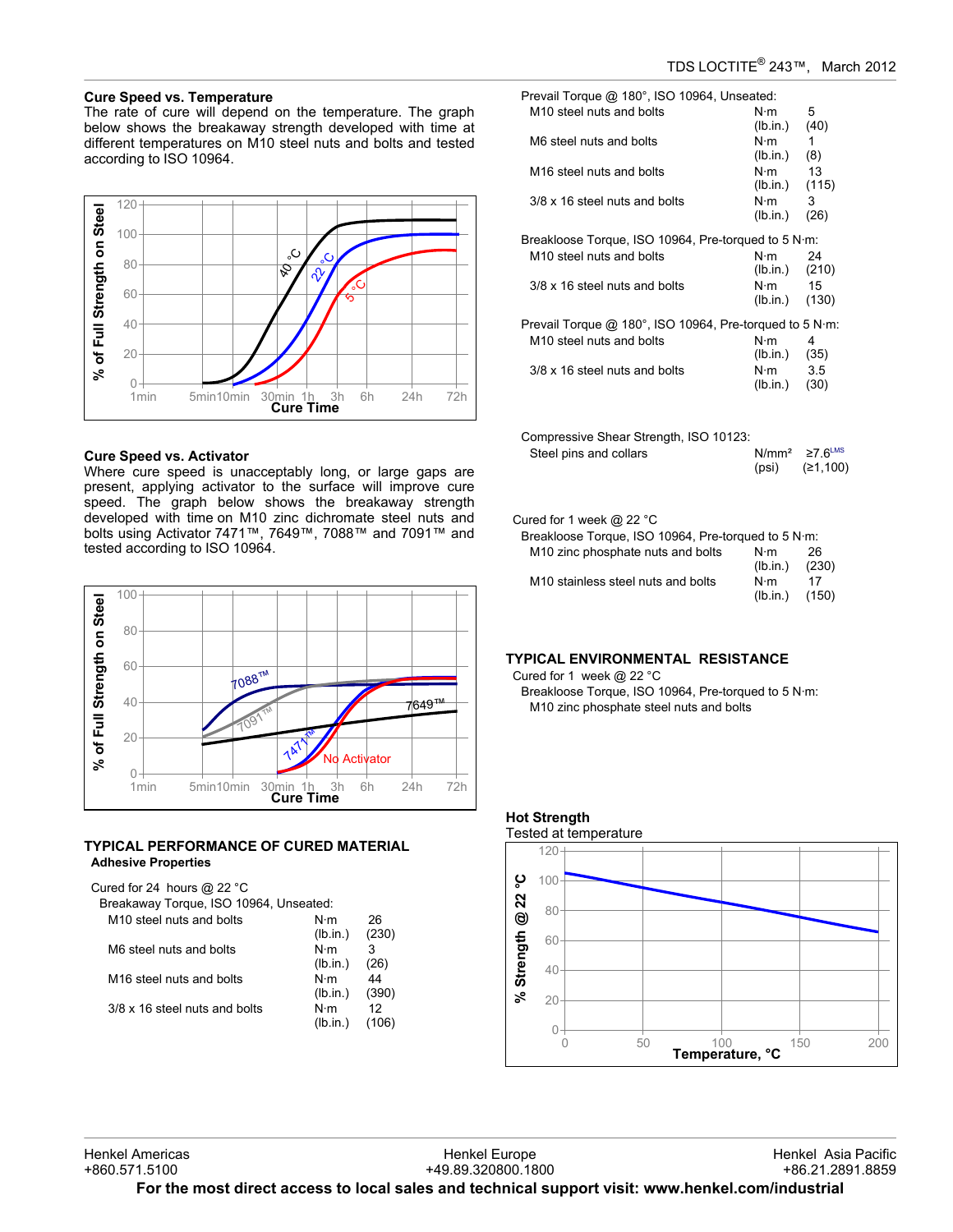# **Heat Aging**

Aged at temperature indicated and tested @ 22 °C



**Heat Aging/Hot Strength**

Aged under conditions indicated and tested at temperature



# **Chemical/Solvent Resistance**

Aged under conditions indicated and tested @ 22 °C.

|                              |     |      | % of initial strength |        |
|------------------------------|-----|------|-----------------------|--------|
| Environment                  | °C  | 500h | 1000h                 | 5000 h |
| Motor oil                    | 125 | 110  | 115                   | 115    |
| Unleaded gasoline            | 22  | 100  | 95                    | 100    |
| <b>Brake fluid</b>           | 22  | 105  | 110                   | 125    |
| Water/glycol 50/50           | 87  | 120  | 125                   | 130    |
| Acetone                      | 22  | 85   | 85                    | 80     |
| Ethanol                      | 22  | 95   | 90                    | 90     |
| E85 Ethanol fuel             | 22  | 95   | 100                   | 95     |
| B <sub>100</sub> Bio-Diesel  | 22  | 110  | 110                   | 125    |
| $DEF$ (AdBlue <sup>®</sup> ) | 22  | 61   | 59                    | 70     |

Breakloose Torque, ISO 10964, Pre-torqued to 5 N·m: M10 Stainless steel nuts and bolts

|                       |    | % of initial strength |        |       |
|-----------------------|----|-----------------------|--------|-------|
| Environment           | °C | 500 h                 | 1000 h | 5000h |
| Sodium Hydroxide, 20% | 22 | 105                   | 105    | 95    |
| Phosphoric Acid, 10%  | 22 | 110                   | 105    | 110   |

# **GENERAL INFORMATION**

**This product is not recommended for use in pure oxygen and/or oxygen rich systems and should not be selected as a sealant for chlorine or other strong oxidizing materials.**

#### **For safe handling information on this product, consult the Safety Data Sheet (SDS).**

Where aqueous washing systems are used to clean the surfaces before bonding, it is important to check for compatibility of the washing solution with the adhesive. In some cases these aqueous washes can affect the cure and performance of the adhesive.

This product is not normally recommended for use on plastics (particularly thermoplastic materials where stress cracking of the plastic could result). Users are recommended to confirm compatibility of the product with such substrates.

# **Directions for use:**

# **For Assembly**

- 1. For best results, clean all surfaces (external and internal) with a LOCTITE $^{\circledR}$  cleaning solvent and allow to dry.
- 2. If the cure speed is too slow, use appropriate activator. Please see the Cure Speed vs. Activator graph for reference. Allow the activator to dry when needed.
- 3. Shake the product thoroughly before use.
- 4. To prevent the product from clogging in the nozzle, do not allow the tip to touch metal surfaces during application.
- 5. **For Thru Holes**, apply several drops of the product onto the bolt at the nut engagement area.
- 6. **For Blind Holes**, apply several drops of the product to the lower third of the internal threads in the blind hole, or the bottom of the blind hole.
- 7. **For Sealing Applications**, apply a 360° bead of product to the leading threads of the male fitting, leaving the first thread free. Force the material into the threads to thouroughly fill the voids. For bigger threads and voids, adjust product amount accordingly and apply a 360° bead of product on the female threads also.
- 8. Assemble and tighten as required.

# **For Disassembly**

- 1. Remove with standard hand tools.
- 2. In rare instances where hand tools do not work because of excessive engagement length, apply localized heat to nut or bolt to approximately 250 °C. Disassemble while hot.
- 3. Apply localized heat to the assembly to approximately 250 °C. Disassemble while hot.

# **For Cleanup**

1. Cured product can be removed with a combination of soaking in a Loctite solvent and mechanical abrasion such as a wire brush.

#### **Loctite Material SpecificationLMS**

LMS dated June 29, 2009. Test reports for each batch are available for the indicated properties. LMS test reports include selected QC test parameters considered appropriate to specifications for customer use. Additionally, comprehensive controls are in place to assure product quality and consistency. Special customer specification requirements may be coordinated through Henkel Quality.

#### **Storage**

Store product in the unopened container in a dry location. Storage information may be indicated on the product container labeling.

**Optimal Storage: 8 °C to 21 °C. Storage below 8 °C or greater than 28 °C can adversely affect product properties**Material removed from containers may be contaminated during use. Do not return product to the original container. Henkel Corporation cannot assume responsibility for product which has been contaminated or stored under conditions other than those previously indicated. If additional information is required, please contact your local Technical Service Center or Customer Service Representative.